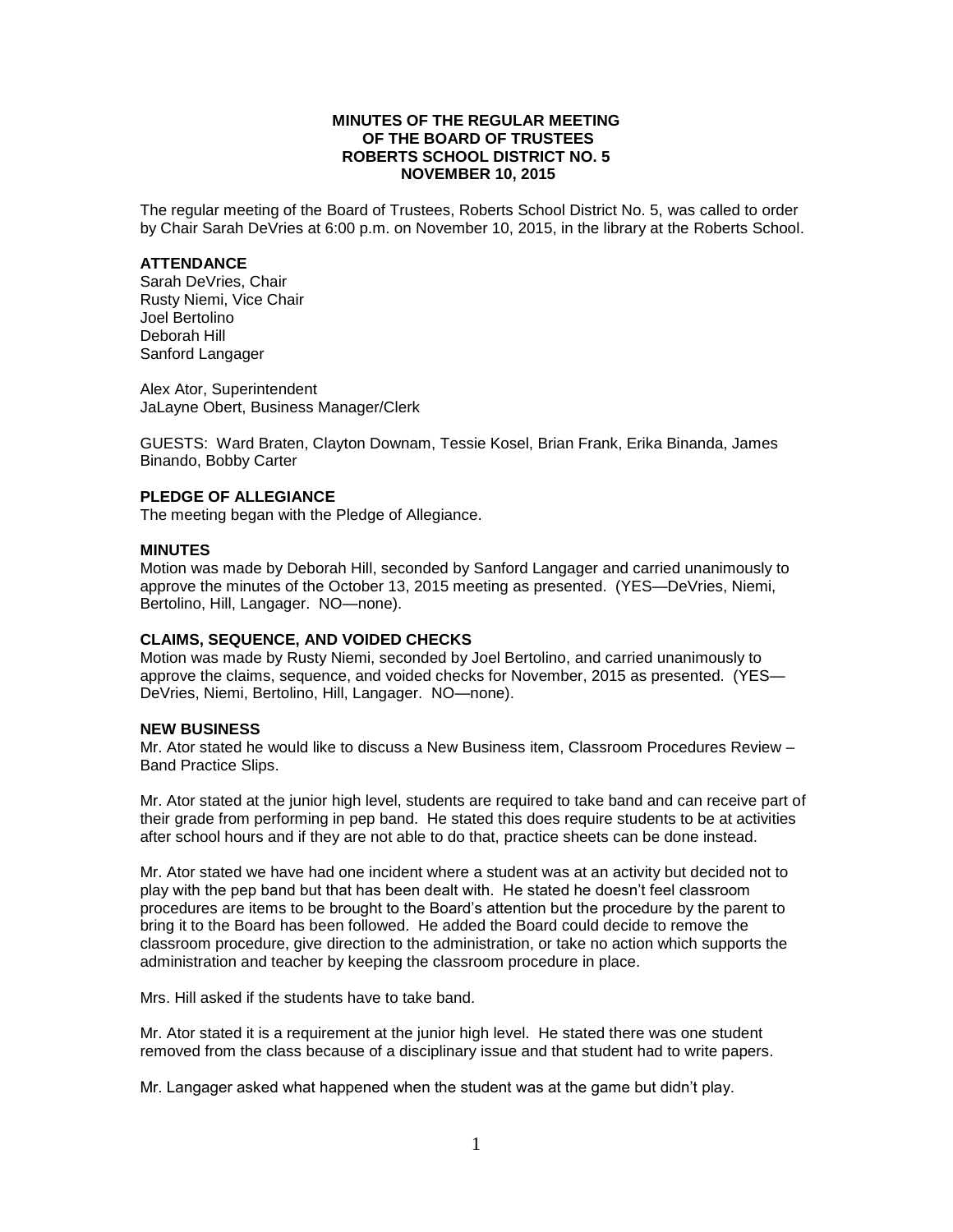Mr. Ator stated at first the student was given a zero but that has been changed.

Mr. Langager stated that could almost encourage students not to play in pep band.

Mrs. Hill stated she thinks it's important to have pep band but our small numbers are a disadvantage.

Mr. Ator stated he would like a motion on the table to continue discussing this item.

Motion was made by Deborah Hill and seconded by Sanford Langager to support the teacher and administration concerning the classroom procedure for practice slips for band.

Clayton Downam stated his son didn't get to pick the instrument he wanted to play and grading for band is based on something that is after school hours. He added junior high students don't letter so there is no incentive to play in pep band.

Mr. Ator stated the student wants to play guitar and that was not possible at the fifth grade level but now he is in the seventh grade, the instructor will look into the possibility. He stated the classroom procedures do provide a way to be in band and not do pep band.

The motion was voted on and carried unanimously. (YES—DeVries, Niemi, Bertolino, Hill, Langager. NO—none). The Board expressed their hope that the student will do better if allowed to play an instrument he likes.

## **PUBLIC COMMENT**

Mrs. Hill thanked the school and staff for work done on the Veteran's Day event.

## **PERSONNEL**

HS GIRLS' BASKETBALL ASSISTANT COACH – Mr. Ator stated earlier this year when approving coaching positions, the Board did approve for him to be the assistant coach for the high school girls' team. He stated two other people have expressed interest in the position, one of which he has spoken with who decided it wouldn't work out.

Mr. Ator stated he has spent time talking with Jake Krum and would like to do the job as he would like to see some sustainability in the program. He added Bobby Carter also applied for the position.

Bobby Carter stated when the coaching position for the boys' team was discussed, he was told there could be an assistant position open and he is interested in the position.

Mr. Niemi stated he doesn't doubt the abilities of either candidate.

Mrs. Hill stated she would like to see Mr. Ator in the position because of his administrative experience.

Mr. Ator stated if he has the position, he will need someone to assist him with the athletic director duties at home game.

Mr. Langager stated he appreciates the help given by Bobby Carter but feels Mr. Ator should be in the position.

Mr. Bertolino stated he would also like to thank Mr. Carter for his assistance.

No motion was necessary as Mr. Ator had already been approved for the position.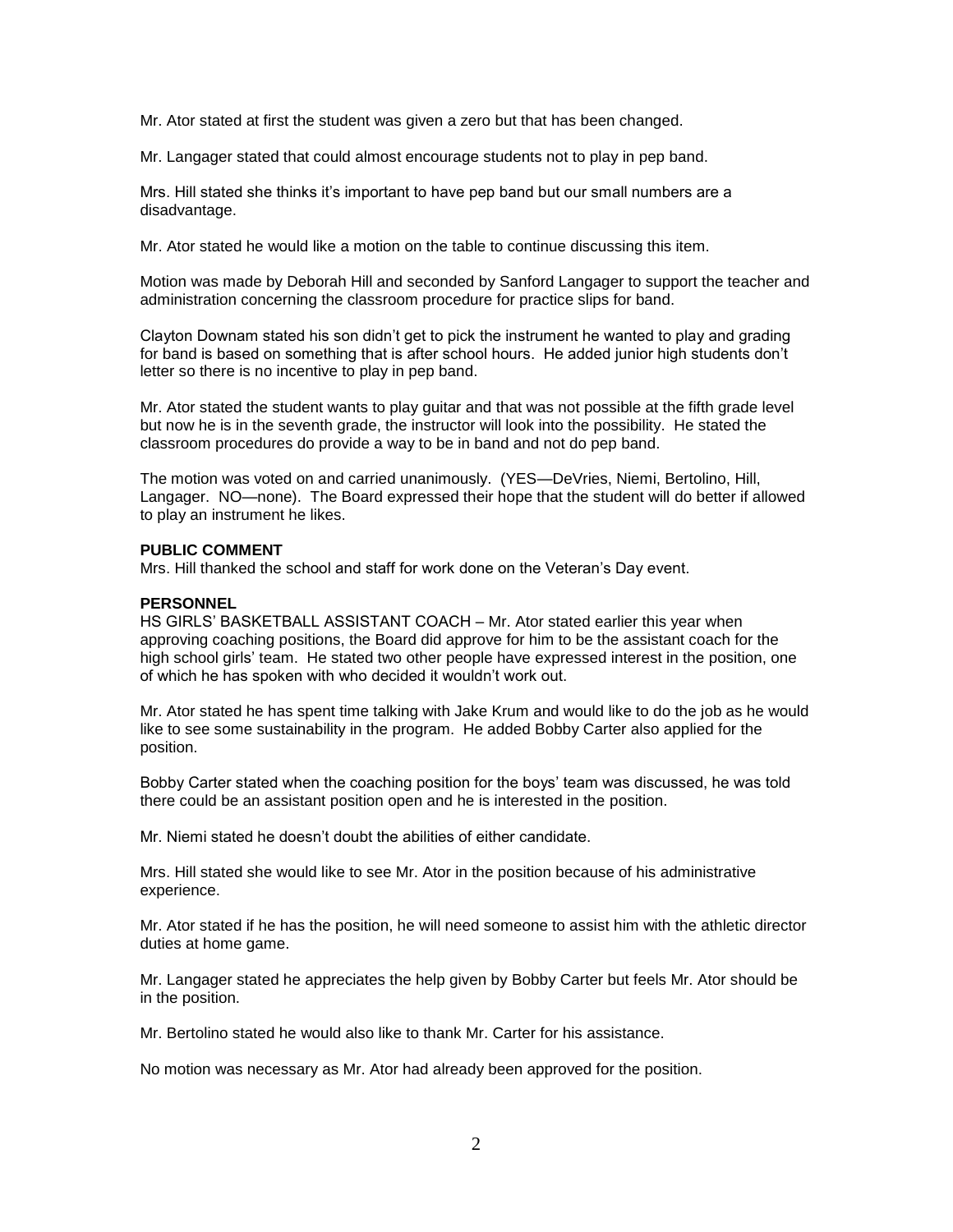# **TEACHER REPORTS**

Brian Frank gave the teacher report for the month.

Mr. Frank stated one of his priorities this year in the business department was giving the seventh and eighth grade computer class a basic foundation so all the students are on the same page. He showed some examples of their work putting together newsletters and advertisements.

Mr. Frank stated at the high school level, he is the advisor for BPA with 16 students, and proctors students enrolled in 37 Montana Digital Academy classes.

## **RECESS**

Ms. DeVries called for a short break at 7:02 p.m. and reconvened the meeting at 7:07 p.m.

## **NEW BUSINESS**

STAFF APPRECIATION EVENT – Mr. Ator asked for approval to spend up to \$1000 on the Staff Appreciation Event at the Roberts Café.

Motion was made by Joel Bertolino, seconded by Rusty Niemi and carried unanimously to approve spending up to \$1000 for the Staff Appreciation Event at the Roberts Café. (YES— DeVries, Niemi, Bertolino, Hill, Langager. NO—none).

OFFICIALS FOR JUNIOR HIGH SPORTS – Mr. Ator stated last year he started a training program for high school students as officials for junior high basketball games and asked if the Board would like to continue with that program. He stated he and Bobby Carter, who has also helped, are both MOA officials.

Ms. DeVries stated she likes seeing the older students involved and getting some training so would like the program to continue.

SUPERINTENDENT EVALUATION PROCESS – Mr. Ator stated he would like to move this item to the end of the meeting.

## **OLD BUSINESS**

SENIOR TRIP – Mr. Ator stated the seniors are working on a senior trip to Denver after Memorial Day and before graduation. He stated Jené Reinhardt has agreed to chaperone and they are looking for one more.

BID FOR PLAYGROUND UPDATES – Mr. Ator stated he had Baldwin's come and look at the playground project and they felt \$20,000 might cover it but it could go up to \$25,000.

Mrs. Hill asked if that is the only company Mr. Ator called.

Mr. Ator stated he called others but Baldwin's is the only one to get back to him.

## **SUPERINTENDENT REPORT**

ACTIVITIES REPORT – Mr. Ator reported the following for activities:

- 1. BPA is doing some fundraising and have their first competition in January.
- 2. Speech and Debate had their first event last week and will be going to Belfry this weekend. Five students are involved in this activity.
- 3. FFA is going to Bozeman Thursday through Saturday for a John Deere event.
- 4. Seniors are getting ready for the craft fair.

ACADEMICS REPORT – Mr. Ator stated during the second semester, the junior high computer class will rotate to a careers class. He added following that will be an art class and then a foreign language class.